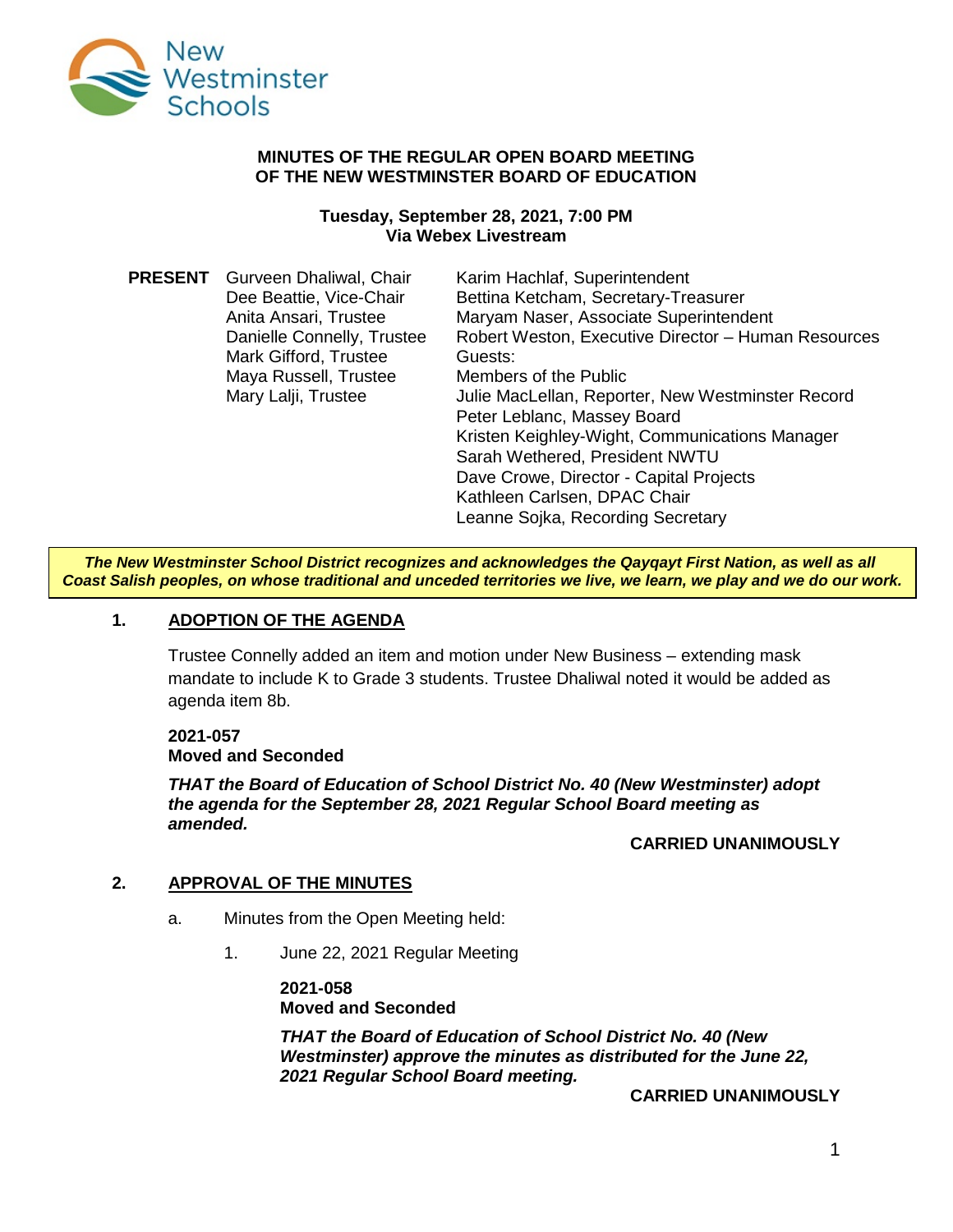b. Business Arising from the Minutes

Nil.

## **3. PRESENTATIONS**

Nil.

## **4. COMMENT & QUESTION PERIOD FROM VISITORS**

DPAC: Kathleen Carlsen, DPAC Chair thanked the Board for allowing them to speak at the standing meetings. She also thanked Superintendent Hachlaf for attending the last DPAC meeting and answering many questions that provided clarity. Requests were made at the last DPAC for: K-3 mask mandate; measurement of ventilation through weekly testing and published results; immediately instating daytime custodians; essential that volunteers and guests be fully vaccinated to enter any school; confirmed vaccination for staff and vaccination be available to those students who are unvaccinated. It was also DPAC's view that factual information from the District verses information shared via social media would alleviate confusion.

CUPE: Nil

NWTU: Sarah Wethered, NWTU President complimented the atmosphere at New West Schools. She confirmed she will advocate for full time custodians, K-3 mask mandate and portable ventilation.

Members of the public also shared their experiences and concerns.

#### **5. CORRESPONDENCE**

Nil.

### **6. BOARD COMMITTEE REPORTS**

a. Education Policy & Planning Committee, September 14, 2021

i. Comments from the Committee Chair, Trustee Russell

Trustee Russell commended the Orange shirt design from Fraser River Middle School.

ii. Approval of the September 14, 2021 Education Policy and Planning Committee Minutes.

Trustee Lalji voiced her concerns over not being selected for any school Trustee Liaison assignments. Board members shared that a call of interest had been requested of them and Trustee Lalji had not provided a response to any school Trustee Liaison assignments.

#### **2021-059**

### **Moved and Seconded**

*THAT the Board of Education of School District No. 40 (New Westminster) approve the minutes from the September 14, 2021 Education Policy & Planning Committee meeting.*

**CARRIED UNANIMOUSLY**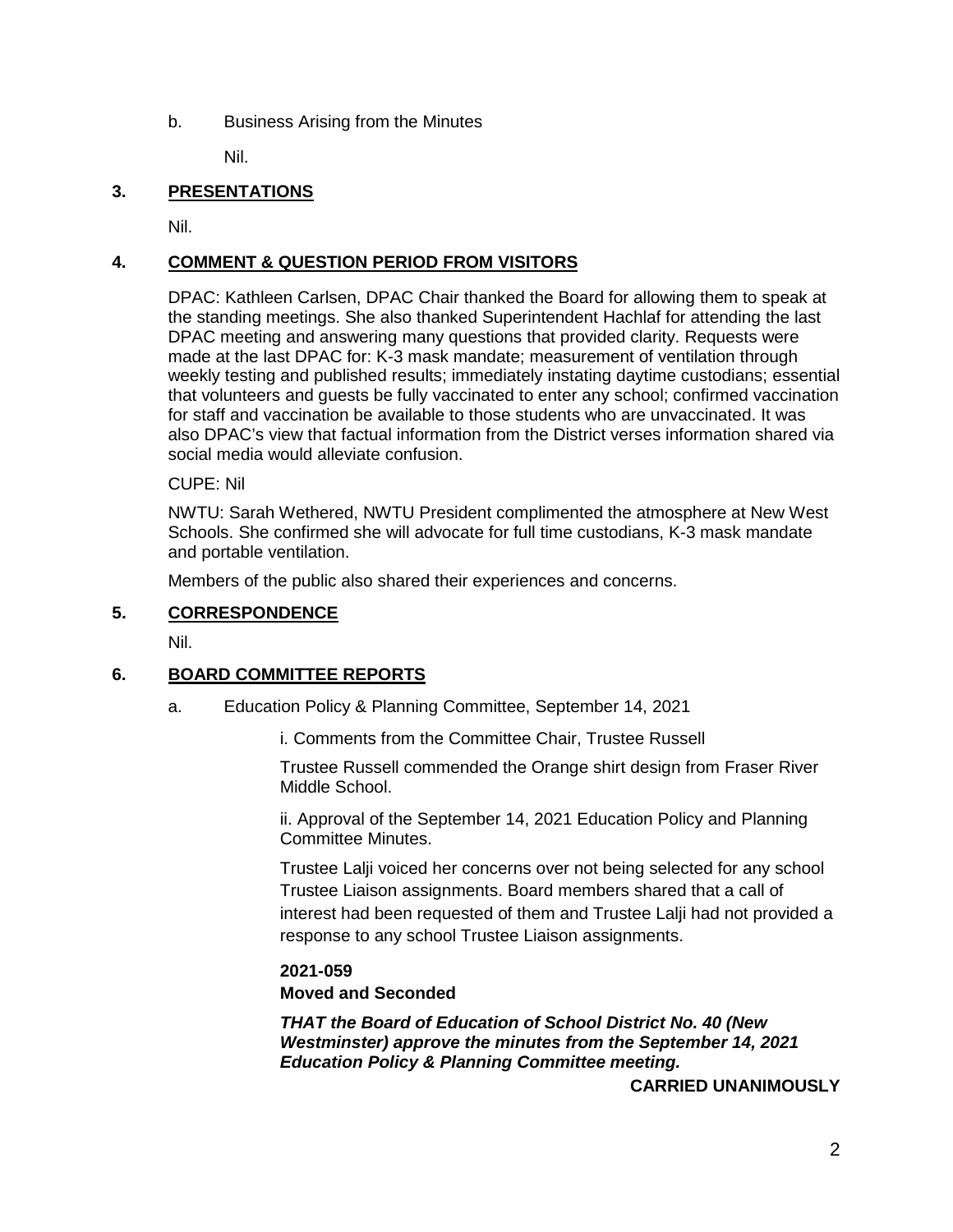iii. 2021-22 Board Annual Workplan - Board Policy 2 - Appendix A

**2021-060 Moved and Seconded**

*THAT the Board of Education of School District No. 40 (New Westminster) adopt the School District No. 40 (New Westminster) revised Board Policy 2 - Appendix A: Board Annual Workplan for 2021-2022.*

#### **CARRIED UNANIMOUSLY**

b. Operations Policy & Planning Committee, September 14, 2021

i. Comments from the Committee Chair, Trustee Connelly

Trustee Connelly thanked Secretary Treasurer Ketcham for her work and walking them through the year-end process.

ii. Approval of the September 14, 2021 Operations Policy and Planning Committee Minutes

**2021-061 Moved and Seconded**

*THAT the Board of Education of School District No. 40 (New Westminster) approve the minutes from the September 14, 2021 Operations Policy & Planning Committee meeting.*

## **CARRIED UNANIMOUSLY**

iii. 2020 - 2021 Year End Financial Statements

**2021-062 Moved and Seconded**

*THAT the Board of Education of School District No. 40 (New Westminster) approve the internal restrictions as presented.*

#### **CARRIED UNANIMOUSLY**

**2021-063 Moved and Seconded**

*THAT the Board of Education of School District No. 40 (New Westminster) approve the 2020-21 Financial Statements as presented.*

#### **CARRIED UNANIMOUSLY**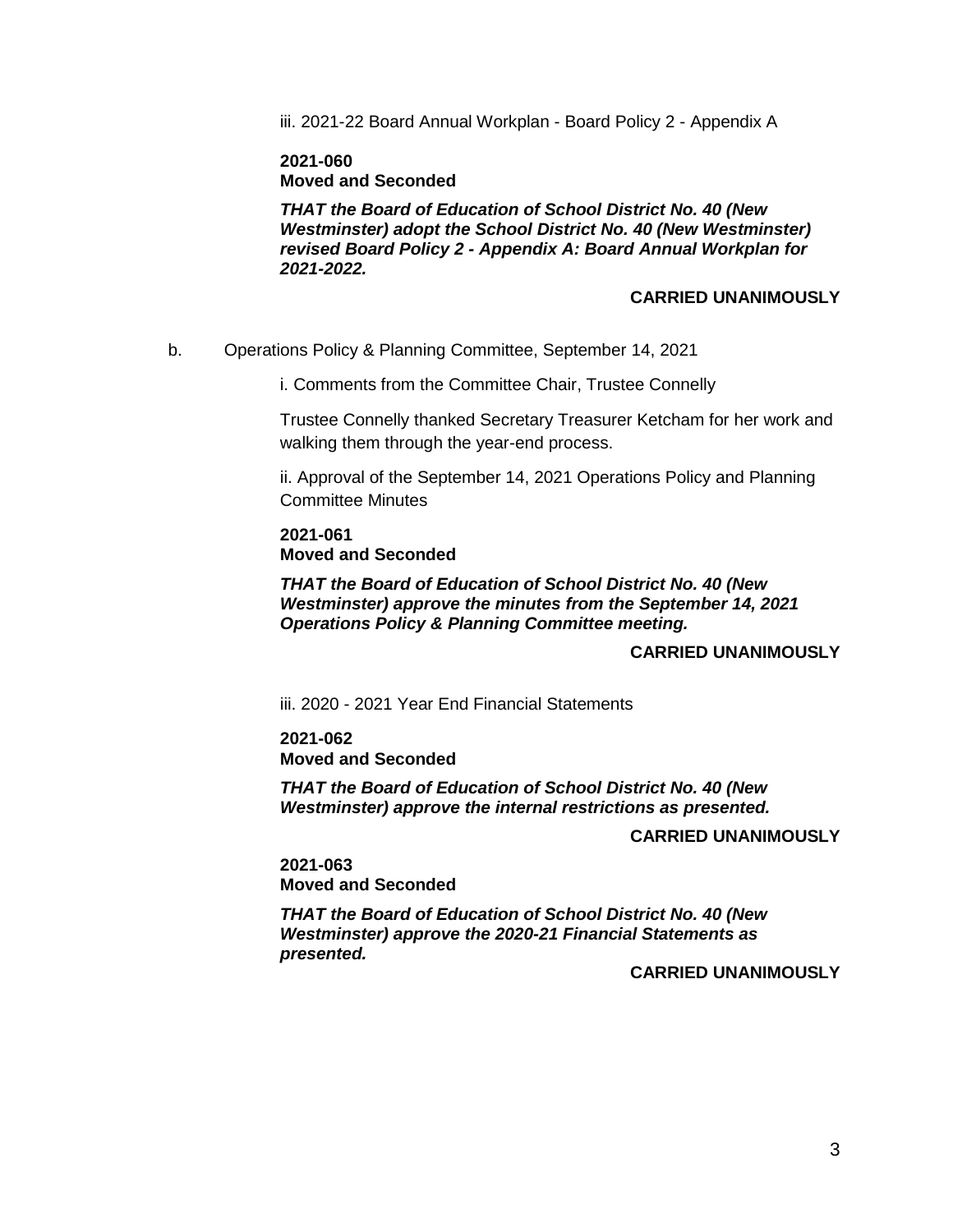iv. 5 Year Capital Plan - Minor Capital Projects

**2021-064 Moved and Seconded**

*THAT the Board of Education of School District No. 40 (New Westminster) approve the 2022-23 Minor Capital Plan as presented for submission to the Ministry of Education.*

## **CARRIED UNANIMOUSLY**

### **7. REPORTS FROM SENIOR MANAGEMENT**

a. Superintendent Update (K. Hachlaf)

Superintendent Hachlaf provided highlights:

- Attended DPAC virtually and engaged with parents
- Recognition of Orange Shirt week
- Moose Hyde Campaign grassroots campaign against violence towards women and children
- Attended first assembly in a year and a half -Connaught Heights
- Official NWSS opening October 14 with a celebration and video in the Grand Commons
- b. Massey Theatre Transfer (B. Ketcham)

Chair Dhaliwal on behalf of the Board extended thanks to Secretary-Treasurer Ketcham through all the work and negotiations.

The full bylaw was read.

### **2021-065 Moved and Seconded**

*THAT the Board of Education of School District No. 40 (New Westminster) approve THIRD, reconsideration and final reading of the Disposal of Real Property bylaw No. 21-01.*

### **CARRIED UNANIMOUSLY**

c. 5 Year Capital Plan - Major Capital Projects Amendment (B. Ketcham)

Secretary-Treasurer Ketcham provided her thanks to Director - Capital Projects Crowe, Superintendent Hachlaf and the entire team on the Massey Theatre transfer – it was a team effort. Highlights were provided on the major capital plan amendments:

- Work done over the summer shared at the October in-service
- Collaboration with the City of New Westminster and Ministry of Education has been extensive to communicate the needs of the **District**
- Long Range Facilities Plan of 2019 required updating due to the City's execution of its Official Community Plan Rate of development in the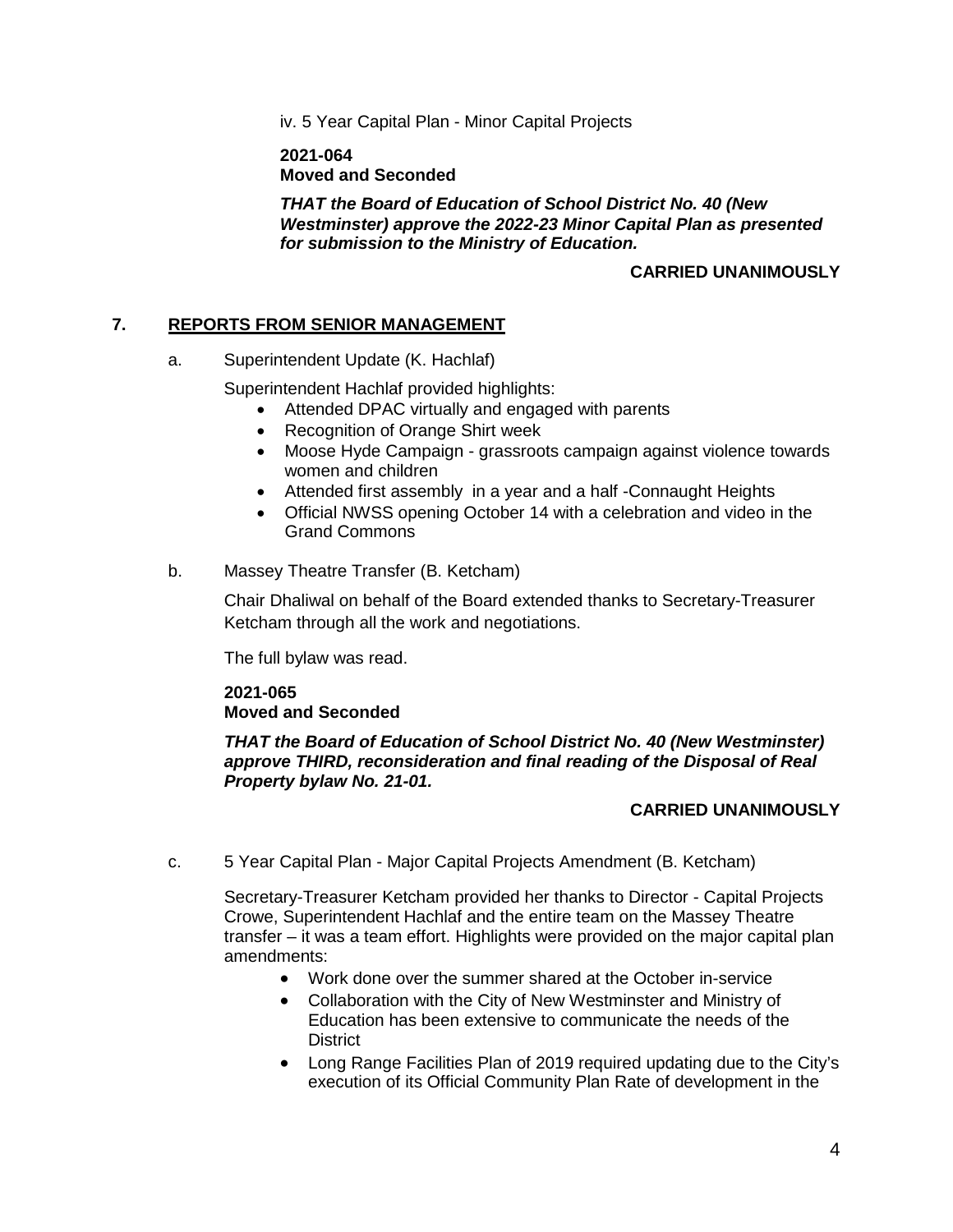city is bringing more students in to the district and necessitates looking closely at capacity pressures within the schools.

- FRMS zone plan elementary and middle school are priority project
- Queensborough middle school the LRFP supports acquisition of land
- Conversations have been happening with the Ministry who understand the submission request of 222M dollars
- Long Range facilities plan to be reviewed in detail at the next Operations meeting.

**2021-066 Moved and Seconded**

*THAT the Board of Education of School District No. 40 (New Westminster) approve the 2022-23 Major Capital Plan Submission as amended for submission to the Ministry of Education.*

#### **CARRIED UNANIMOUSLY**

d. 2021-22 Eligible School Site Proposal (B. Ketcham)

Secretary-Treasurer Ketcham shared the report outlining schools for land acquisition needs has been passed forward in draft form to City of New Westminster staff with intent to ensure both entities move forward together.

## **2021-067 Moved and Seconded**

*THAT the Board of Education of School District No. 40 (New Westminster) approves the 2021-22 Eligible School Site Proposal (ESSP) through adoption of the 2021-22 ESSP Resolution.*

#### **CARRIED UNANIMOUSLY**

e. Student Withdrawal Report (M. Naser)

Associate Superintendent Naser provided highlights of the report.

#### **8. NEW BUSINESS**

a. Meeting Format (G. Dhaliwal)

Benefits and challenges of in-person, on-line and a hybrid model was discussed in length.

**2021-068 Moved and Seconded**

*THAT the Board of Education of School District No. 40 (New Westminster) keep committee and Board meetings virtual and re-evaluate at the earlier of January 18 Operations Policy and Planning Committee meeting or the move of the province to Stage 4 reopening plan.*

**CARRIED 1 Opposed**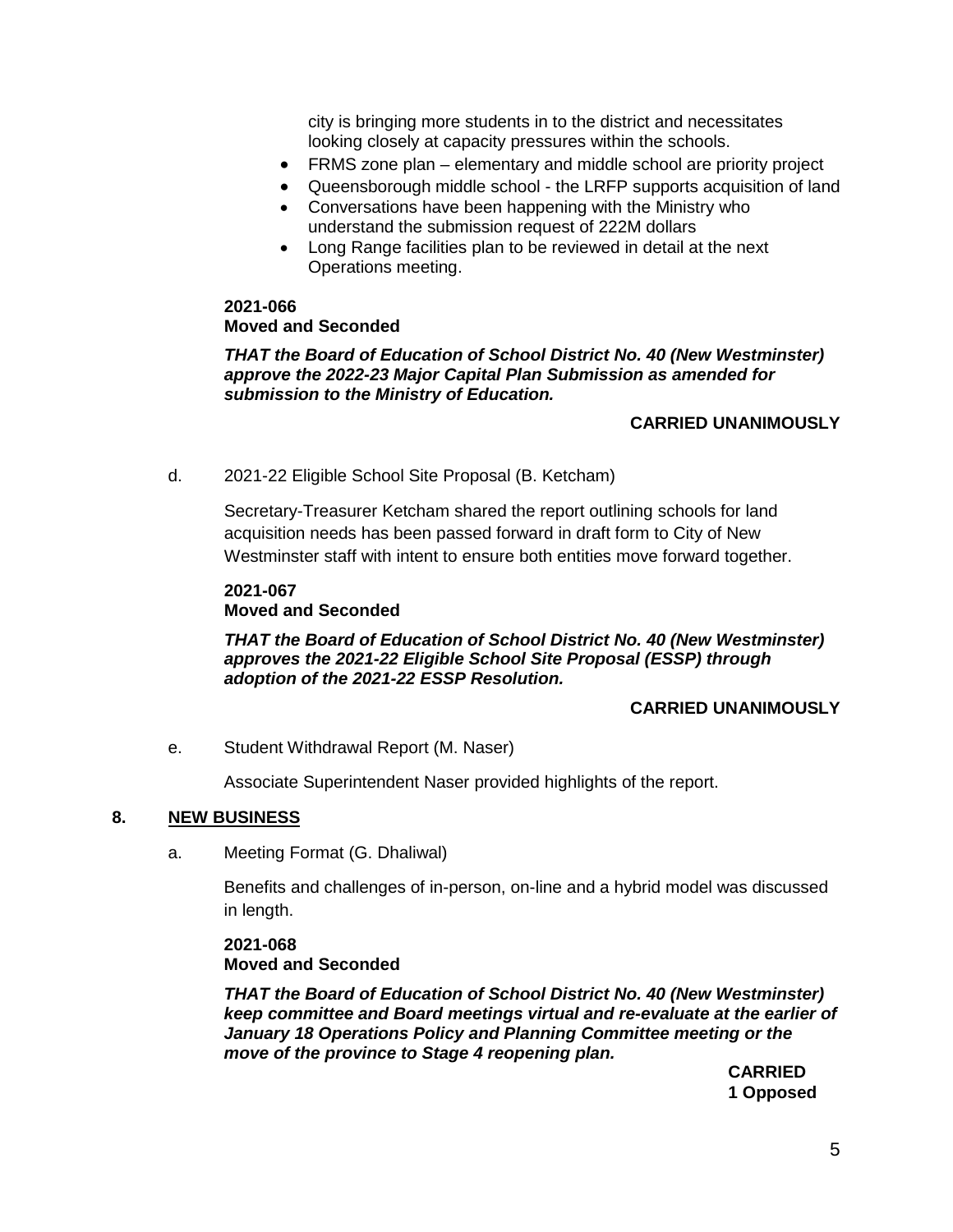b. Mask Mandate K - 3 (Trustee Connelly)

Superintendent Hachlaf shared that mask wearing is not the highest measure with respect to prevention - daily health checks, cleaning and hand hygiene remain paramount. When looking at the Communicable Disease Plan, a regional approach may be required.

Trustees shared the New Westminster community is one of the most highly vaccinated, and that there was no interest in undermining the Provincial Health Officer orders given the Board of Education are not the health or epidemiology experts. Advocacy discussions occurred.

### **2021-069**

#### *THAT the Board of Education of School District No. 40 (New Westminster) extend the current grade 4 to 12 mask mandate to include kindergarten – grade 3 students.*

Vice-Chair Beattie brought forward an amendment to the motion.

## **2021-069 Moved and Seconded**

*THAT the Board of Education of School District No. 40 (New Westminster) extend the current grade 4 to 12 mask mandate to include kindergarten – grade 3 students. write a letter to the Ministry of Education, Provincial Health Officer and Fraser Health indicating our support for a review provincially of a mask mandate for K-3 students.*

### *CARRIED UNANIMOUSLY*

### **2021-069 Moved and Seconded**

*THAT the Board of Education of School District No. 40 (New Westminster) write a letter to the Ministry of Education, Provincial Health Officer and Fraser Health indicating our support for a review provincially of a mask mandate for K-3 students.*

## **CARRIED UNANIMOUSLY**

Secretary-Treasurer Ketcham provided highlights regarding ventilation from the DPAC meeting:

- Increase of air intake at schools
- Ongoing automated systems are in use
- Protocols and communication of same on the website
- Merv filtration system in portables (doesn't allow for automation)
- Option to open the windows is a natural measure to increase airflow
- Custodial piece the district has gone above and beyond what the Ministry requires (once a day thorough cleaning in the evening) by hiring part-time 6 custodians through to December 2021 to clean high touch areas during the day.